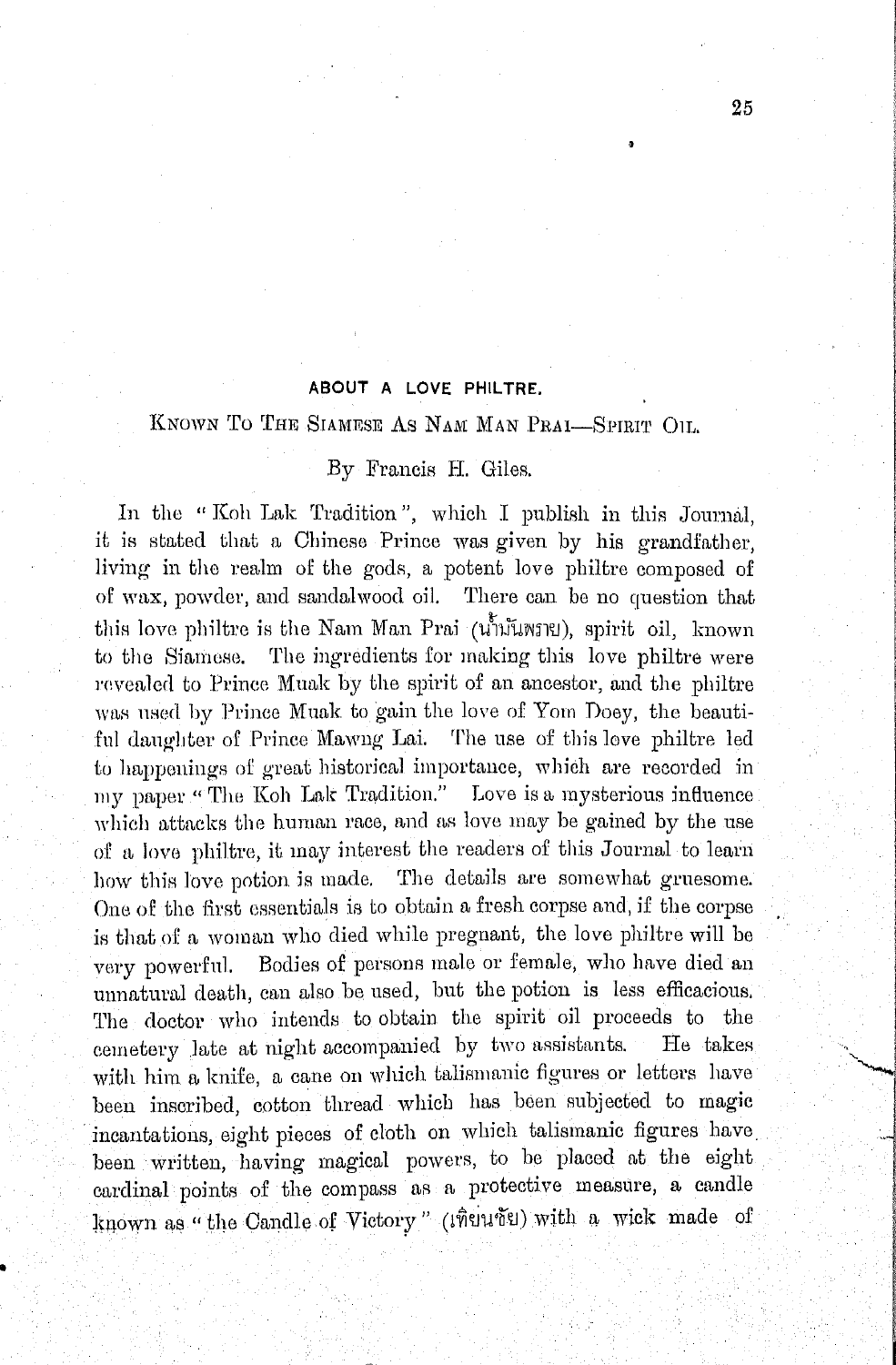## FRANCIS H. GILES

nine twisted threads of cotton, a piece of bees-wax of the weight of one baht, as well as some consecrated water and grains of rice which have been subjected to magical incantations. Implements for digging up the corpse are also taken.

Before commencing the work of exhuming the corpse, it is necessary to place the consecrated thread round the area of the grave, and the eight pieces of cloth inscribed with talismanic figures have to be placed one at each of the eight cardinal points of the compass. The doctor sits within this magic circle and, placing himself in a spiritual trance, invokes the spirit of the dead person to come forth. The spirit, on thus being conjured up, comes out of the grave, standing before the doctor, in many cases having the height of a palm The doctor, uttering certain incantations, exorcises the spirit  $_{\text{tree}}$ that it may become reduced in size by throwing charmed grains of rice at the apparition. The spirit gradually loses its great stature, shrinks, and eventually sits before the doctor with bowed head. The spirit being now of normal size raises its arms and embraces the doctor. While the spirit sits in this posture, embracing the doctor, the latter lights the Candle of Victory and applies it to the forehead of the corpse in order to obtain the humours of the brain. Should, however, a sufficient quantity be not obtained, then the doctor applies the candle to the chin until the vessel is filled.

Having obtained a sufficient quantity of the oil secretions of the dead body, the doctor applies the Candle of Victory to the elbows of the corpse, which gradually loosens, its hold and disappears of its own volition.

Another method adopted for obtaining the fluid matter from a corpse is as follows :- The earth of the grave covering the upper portion of the corpse is removed so as to be able to undo the funeral wrappings that the corpse may rise to a sitting posture. A post is driven into the earth, to which the corpse while in this position is tied. The doctor then proceeds to drain off the liquid from the forehead or chin by applying a lighted candle. Should the corpse have a wax mask on its face, this must be taken off. A wax mask is very generally placed on the face of a corpse. If the spirit is a very powerful one, it will attempt to prevent the doctor from finding the head of the corpse. Wherever the doctor my dig, he meets or finds the feet of the corpse. In such cases it is necessary to dig out the whole corpse, but even then the spirit will fight to prevent the doctor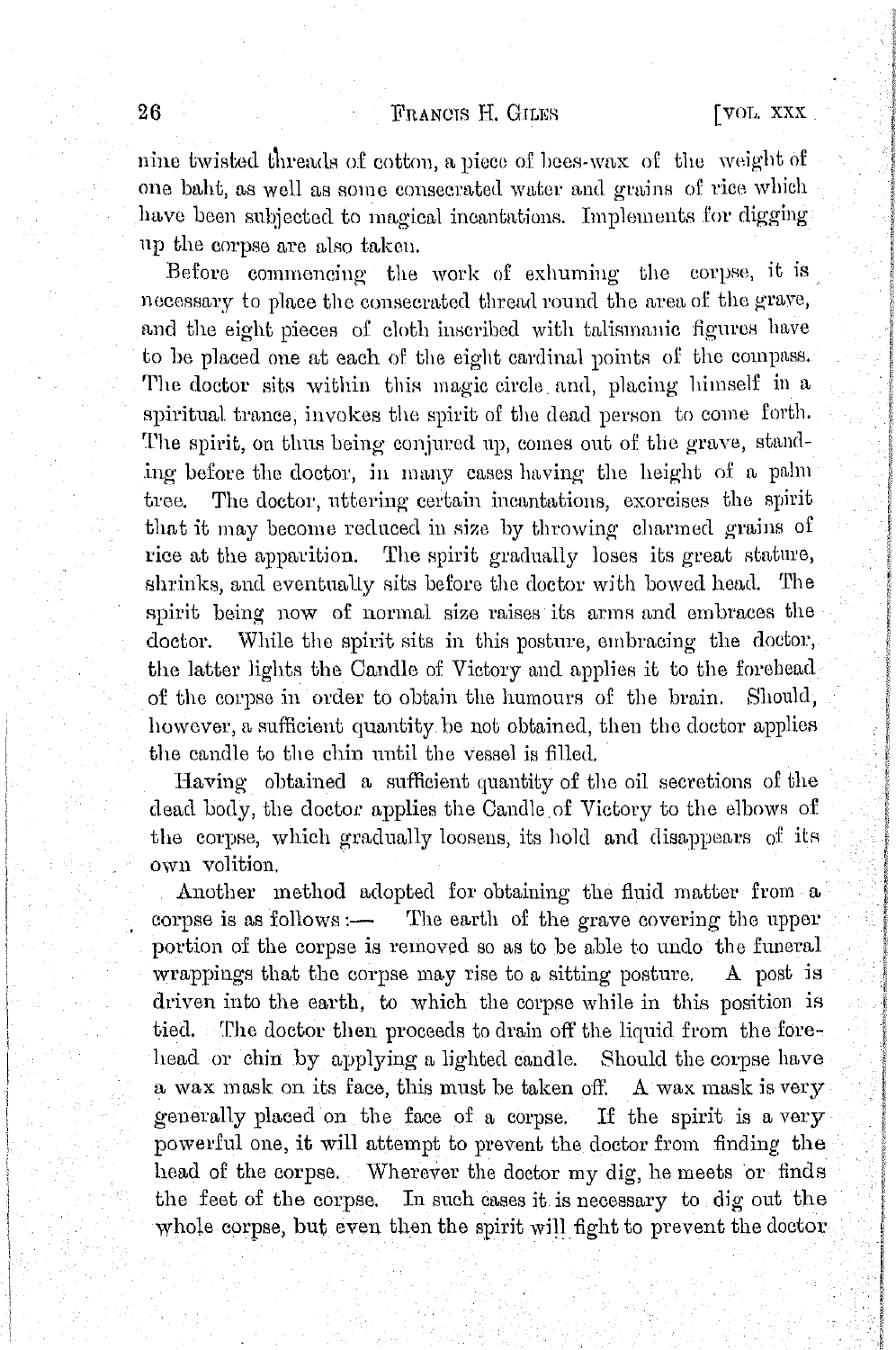obtaining his desire. It sometimes happens that, when the spirit resists and it is necessary to expose the whole corpse, the spirit will drag the grave digger into the grave and hold him by the head. When the spirit behaves in this manner, the doctor takes a cane and beats the corpse until the spirit releases its hold on the digger, and he is able to escape from the grave. Sometimes the spirit is so determined to prevent the doctor carrying out the operation, that when the grave is uncovered, no corpse is found. It has disappeared. The doctor has then to compel the spirit to return by using certain necromantic incantations, and at the same time to sprinkle the area marked off by the consecrated thread and talismans with holy water and charmed grains of rice.

It is not necessary to boil or do anything with the fluid matter obtained from a corpse. The vessel into which the fluid is drained is closed and sealed with a piece of cloth on which talismanic signs have been inscribed. This vessel is then placed in a new earthen pot which is again sealed in the same manner.

The pot holding the spirit oil is kept in the house placed on an altar high above the heads of those living in the house. Food, that is a little rice and fish or meat, must be presented to the spirit twice a day. Should the doctor neglect to make these offerings of food, then he is asking for trouble, for the spirit which has become hungry will enter the body of the doctor and begin to eat his entrails. The hunger of a spirit must be satisfied like that of a mortal. It is for this reason that the ancients  $\mathrm{say}\colon$  "หมอผิตายเพราะฝี, หมอมูตายเพราะงู", that is "The spirit doctor dies by the hand of a spirit, the snake charmer by the poison of a snake."

This spirit fluid is of great potency and can be used for many purposes, that is, to create a feeling of love in the heart of one who is touched therewith, or to cause pains in the stomach, headache, or any other ills. The fluid can be mixed with food or water, and taken by the person treated, or it can be rubbed on the body or flicked by the finger on to the body, whichever is the easier to do, according to the circumstances in each particular case. Whatever the purpose of the user of this potion may be, there is a specific incantation. Should the love of any woman be obtained by using this philtre, trouble always follows, for the woman becomes ill, her arms and legs are affected and before long she dies. Should this love philtre be taken from a male corpse and applied to any one to attain any object what